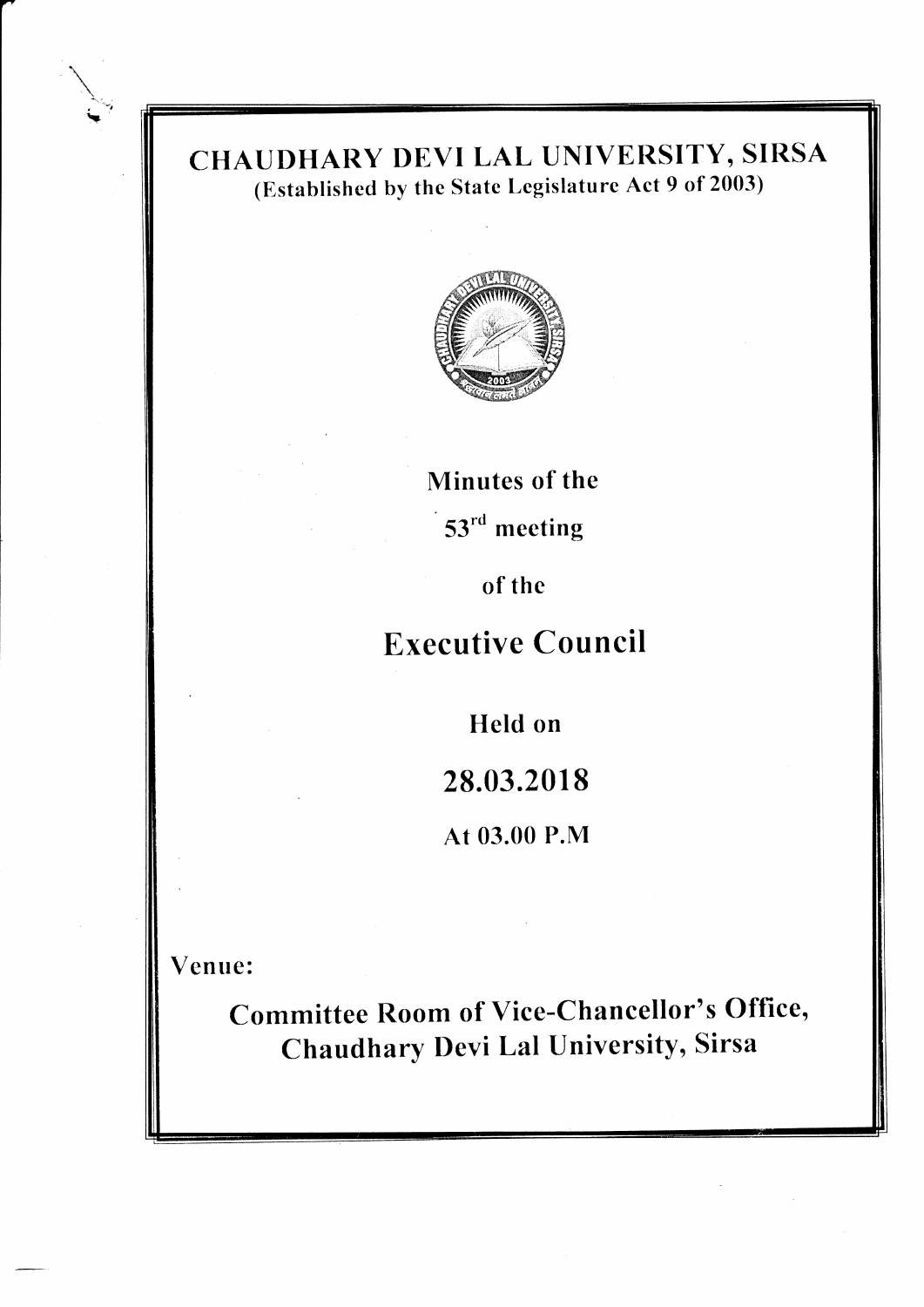# CHAUDHARYDEVILALUNIVERSITY, SIRSA

(Established by the State Legislature Act 9 of 2003)



No. Acad./AC-1/124/18/1724-1738<br>Dated: 04/04/2018

To

 $\sum_{i=1}^{n}$ 

All Members of the Executive Council, Chaudhary Devi Lal University, Sirsa

Sub: Minutes of the 53<sup>rd</sup> meeting of the Executive Council held on 28.03.2018. Sir/Madam,

Kindly find enclosed herewith minutes of the 53<sup>rd</sup> meeting of the Executive Council held on 28.03.2018 in the Committee Room of Vice-Chancellor's Office, Chaudhary Devi Lal University, Sirsa.

The discrepancies, if any, in recording of minutes, may be intimated to this office within a week from the date of receipt of the minutes.

Yours faithfully.

### REGISTRAR

Dated: 04/04/2018 Endst. No. Acad./AC-I/124/18/17-39-17-43

A copy of the above is forwarded to the following for information:

- The Secretary to Governor-Chancellor, Haryana, Chaudhary Devi Lal University, Sirsa. (for kind information of Hon'ble Governor-Chancellor),  $\mathbf{1}$ . Haryana Raj Bhawan, Chandigarh.
- The Director, Higher Education, Haryana, Plot No. 8-9, Shiksha Sadan,  $2.$ Block-C, Sector-5, Panchkula.
- Director. University Computer Center with the request to get upload the  $\mathfrak{Z}$ . minutes on the University website.
- P.S. to Vice-Chancellor (for kind information of the Vice-Chancellor), 4. Chaudhary Devi Lal University, Sirsa.
- P.A. to Registrar (for kind information of the Registrar), Chaudhary Devi Lal 5. University, Sirsa.

Assistant Registrar (Academic) **For Registrar**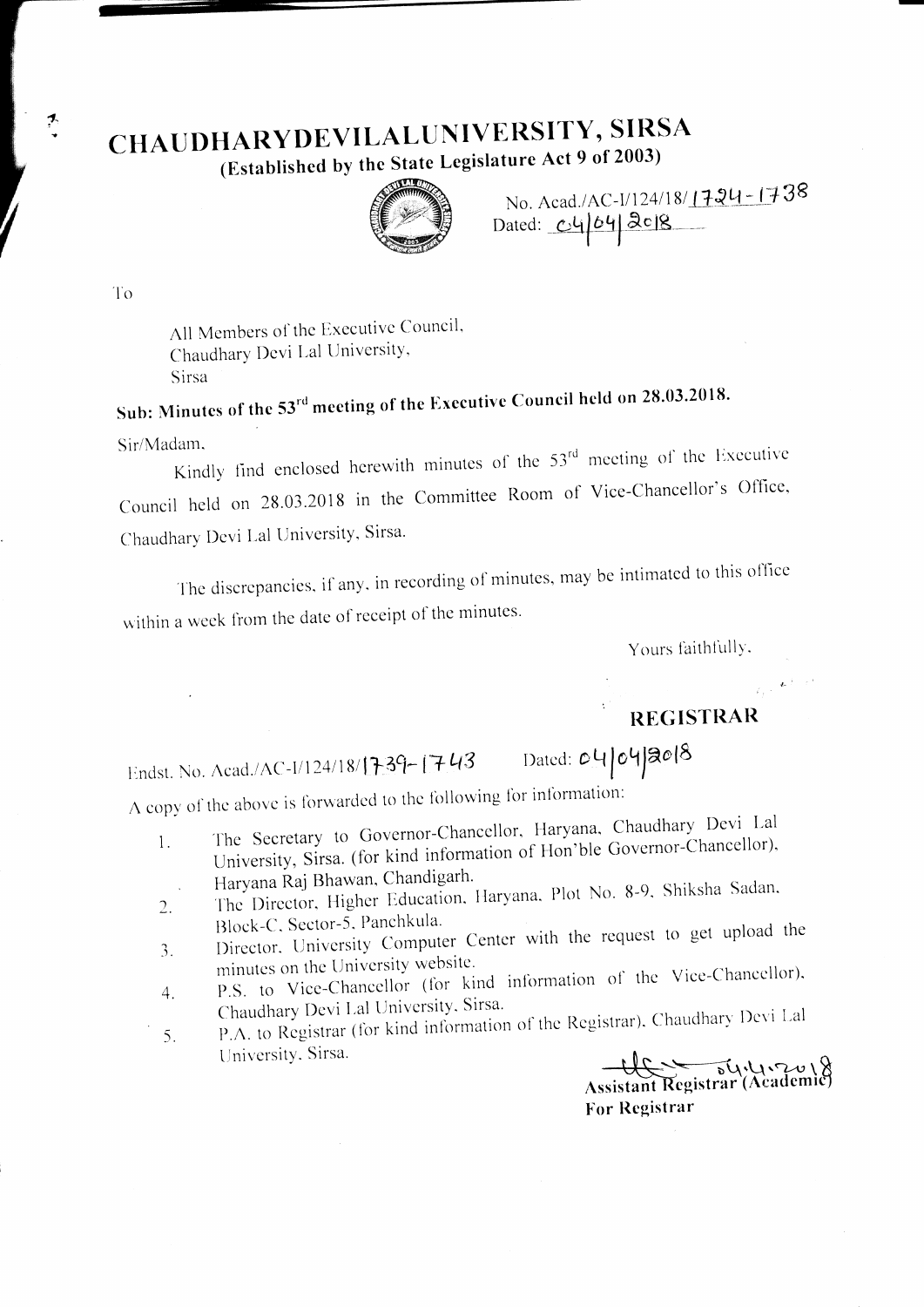# **CHAUDHARYDEVILALUNIVERSITY, SIRSA**<br>(Established by the State Legislature Act 9 of 2003)

## MINUTES OF THE 53<sup>RD</sup> MEETING OF THE EXECUTIVE COUNCIL HELD ON 28.03.2018 AT 03.00 P.M. IN THE COMMITTEE ROOM OF THE VICE-CHANCELLOR'S OFFICE, CHAUDHARY DEVI LAL UNIVERSITY, SIRSA

#### The following were present:

| $\mathbf{1}$ . | Prof. Vijay K. Kayat,<br>Vice-Chancellor<br>Chaudhary Devi Lal University, Sirsa                                                                                                                              | Chairman           |
|----------------|---------------------------------------------------------------------------------------------------------------------------------------------------------------------------------------------------------------|--------------------|
| 2.             | Sh. Sudhir, Principal<br>G. P., Sirsa<br>(Nominee of)<br>The Financial Commissioner $\&$<br>Principal Secretary to Government, Haryana<br>Technical Education Department, Chandigarh                          | Ex. Officio Member |
| 3.             | Prof. Dilbag Singh<br>Dean, Faculty of Physical Sciences<br>Chaudhary Devi Lal University, Sirsa                                                                                                              | Member             |
| 4.             | Prof. Vishnu Bhagwan<br>Dean, Faculty of Social Sciences,<br>Chaudhary Devi Lal University, Sirsa                                                                                                             | Member             |
| $\cdot$ 5.     | Prof. J.S. Jakhar<br>Dean, Faculty of Law<br>Chaudhary Devi Lal University, Sirsa                                                                                                                             | Member             |
| 6.             | Prof. Monika Verma<br>Dean, Faculty of Education<br>Chaudhary Devi Lal University, Sirsa                                                                                                                      | Member             |
| 7.             | Prof. Deepti Dharmani<br>Dean Academic Affairs<br>Chaudhary Devi Lal University, Sirsa                                                                                                                        | Member             |
| 8.             | Dr. Shamim Sharma, Principal<br>Mata Harki Devi College for Women,<br>Odhan, Distt. Sirsa                                                                                                                     | Member             |
| 9.             | Dr. Krishan Pal Singh Mahalwar, Visiting Professor,<br>National Law University, Dwarka, Sector-14,<br>New Delhi-10078<br>R/o # 556 Ground Floor, Omex City,<br>Rohtak-124021<br>Email: profmahalwar@gmail.com | Member             |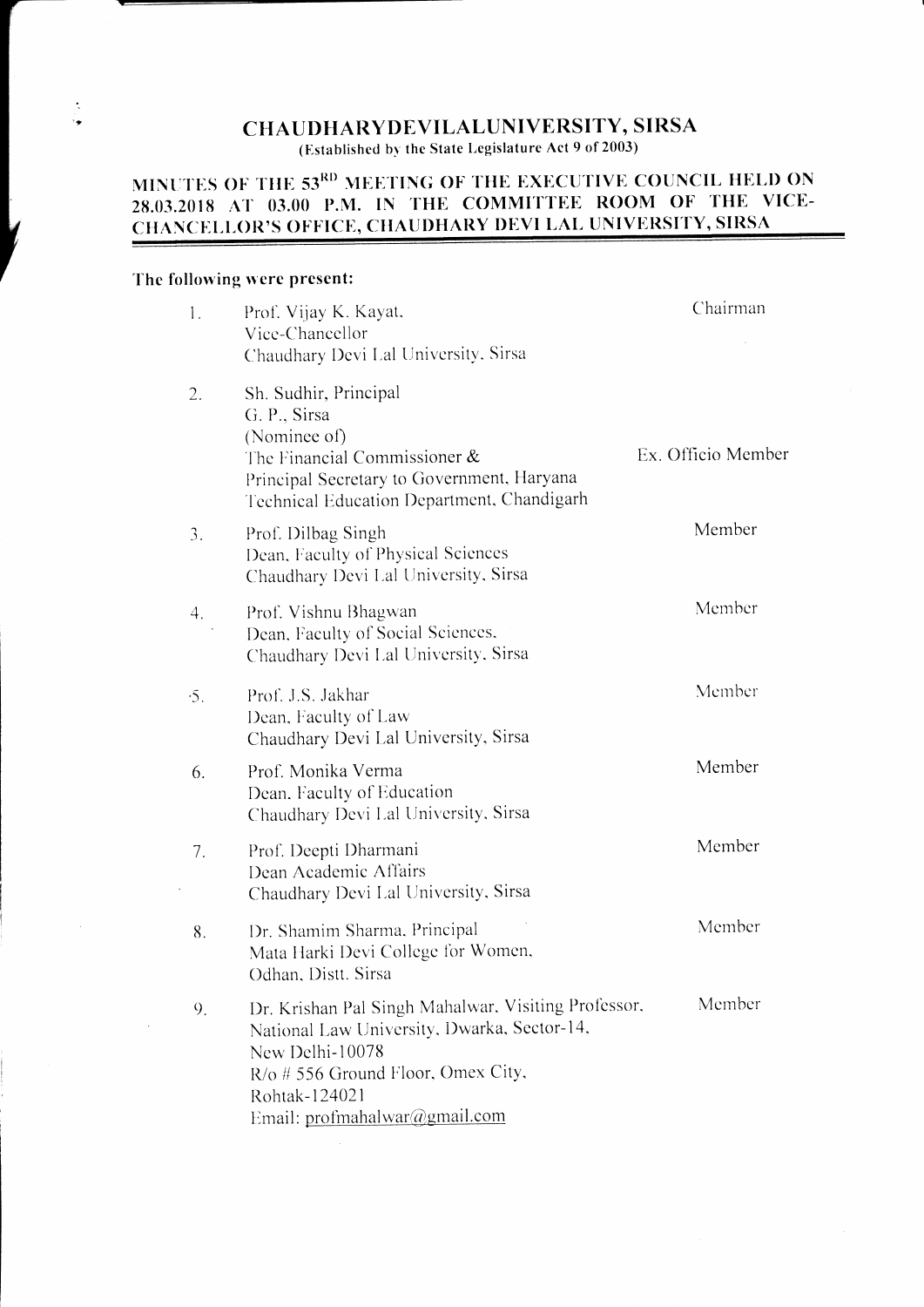| 10. | Dr. Naresh Kumar, Associate Professor &<br>Dean of Colleges.<br>Bhagat Phool Singh Mahila Vishwavidyalaya,<br>Khanpur Kalan, Sonepat, |             | Member    |
|-----|---------------------------------------------------------------------------------------------------------------------------------------|-------------|-----------|
| 11. | Dr. Mudita Verma, Associate Professor of Music (V)<br>Government P.G. Collage,<br>$Hisar - 125004$                                    |             | Member    |
| 12. | Prof. Aseem Miglani,<br>Registrar,<br>Chaudhary Devi Lal University, Sirsa                                                            | Ex. Officio | Secretary |

At the outset, the Vice-Chancellor welcomed the Members of the Executive Council. Thereafter, the formal agenda was taken up and resolved as under:

- Confirmed the minutes of the  $52<sup>nd</sup>$  meeting of the Executive Council held on  $\mathbf{1}$ . 16.11.2017 with the following amendments:
	- i) In item no. 33 the phrase at the end of the resolution, i.e. "Further, for future purposes the process be followed as per KUK" be deleted.
	- ii) House considered the request submitted by some teaching faculty members of the University to some Members of Executive Council, and resolved to make a request to Hon'ble Chancellor of this University to allow to process further the cases of Career Advance Scheme which were stayed vide letter Endst. no. HRB-UA-2017/9258 and Endst. No. HRB-UA-2017/9260 dated 14.11.2017.
	- iii) Resolved to change the word 'Stricture' into 'Censure' passed in 52<sup>nd</sup> meeting of Executive Council against three employees namely Mrs. Kiran Bala. Superintendent, Sh. Devender Kumar, Assistant and Sh. Mahender Kumar, Assistant. However, the other decision will be as per minutes of  $52<sup>nd</sup>$  meeting of Executive Council.
- Noted the follow up action on the decisions taken in the  $52<sup>nd</sup>$  meeting of  $2.$ Executive Council held on 16.11.2017. Further it was apprised to the House that the action taken against some of the items is not reported in this meeting due to ongoing strike of Non-Teaching employees since 12.03.2018 and the same was regretted. Also, action taken report on these items will be put up in the next meeting of Executive Council.
- Considered and approved the Annual Report of Chaudhary Devi Lal University,  $\mathfrak{Z}$ . Sirsa, for the calendar year 2017.
- Considered and approved the Budget Estimates of Ch. Devi Lal University, Sirsa  $4.$ for the Financial year 2018-19 and Revised Budget Estimates for the Financial Year 2017-18 as approved in the meeting of the Finance Committee held on 16.03.2018.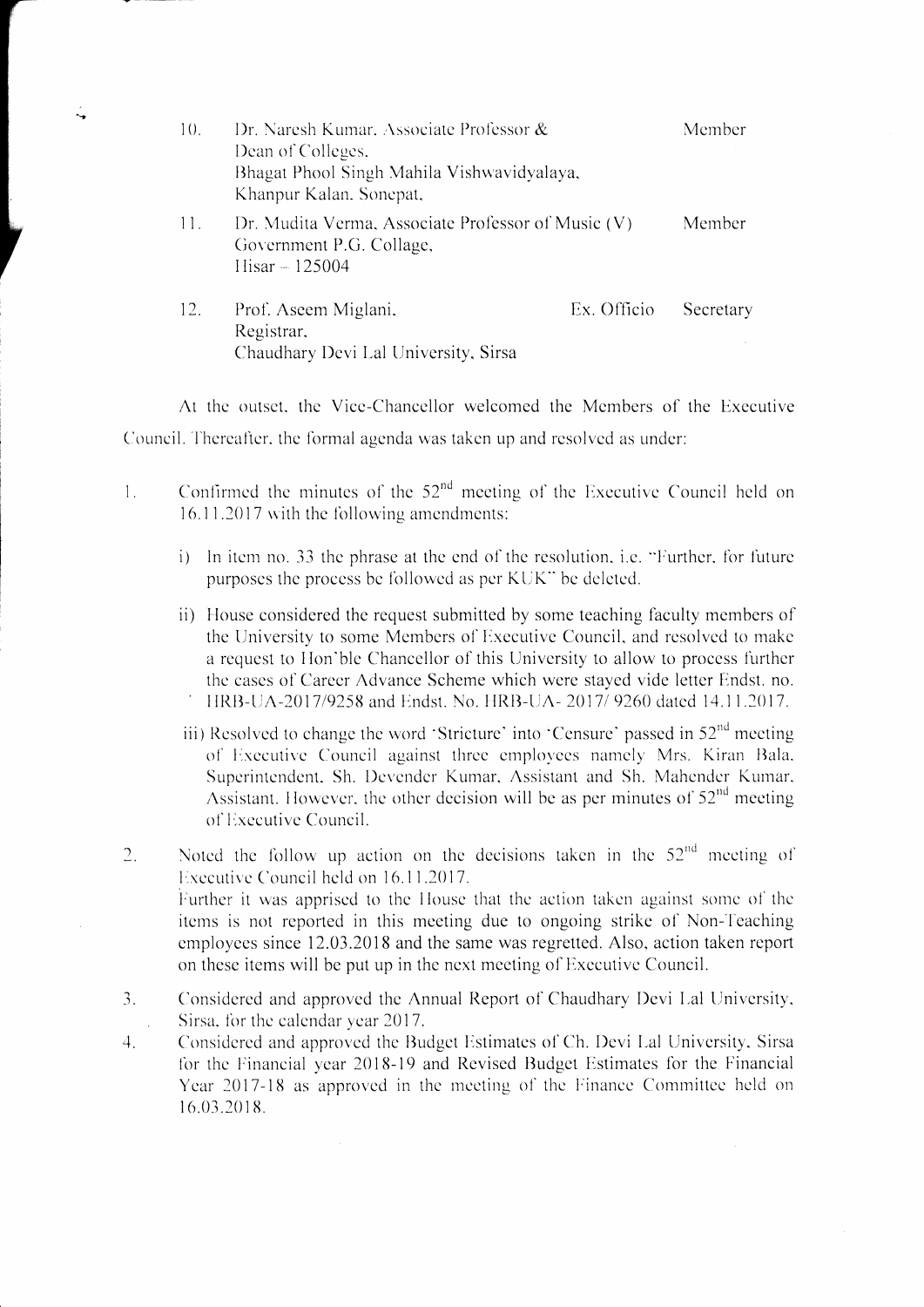Considered and approved the Annual Audit Report on the Accounts of Chaudhary 5. Devi Lal University, Sirsa for the financial year 2016-2017.

 $\frac{1}{2}$ 

- Considered and approved the Balance Sheet on the Accounts of Chaudhary Devi 6. Lal University, Sirsa for the financial year 2016-2017.
- Noted the action taken by the Vice-Chancellor under Section 11(6) of the  $7<sub>1</sub>$ University Act with regard to approval of Minutes of Selection Committees for engagement of Assistant Professors (Contract) for UTDs and UCDL for the Academic Session 2017-18.

Further, resolved to authorize the Vice-Chancellor to approve the same in future.

- Considered and approved the recommendations of the Academic Council made 8. vide resolution no.8 in its  $24<sup>th</sup>$  meeting held on 17.03.2018, in allowing the admissions of students in D.P.E.d Course in the interest of the students with a penalty of Rs. 50,000/- on the Principal of Guru Dronacharya College of Education, Bhuna and Defence College of Education, Tohana.
- $9<sub>1</sub>$ Approved the action taken by the Vice-Chancellor under section 11(6) of Chaudhary Devi Lal University, Sirsa Act for revising the qualifications for the posts of Principal/Head, Professor, Associate Professor/Reader, Assistant Professor/Lecturer and Librarian etc. for Self Financing Education Colleges in the light of NCTE norms/regulations and the proforma for inspection of Colleges of Education and Colleges of Engineering, Management and Computer Applications.
- Noted the action taken by the Vice-Chancellor under 11(6) of the University Act  $10.$ regarding allowing extension in deputation for one year from 10.02.2018 to 09.02.2019 as last opportunity to Dr. Maya Devi. Assistant Librarian of this - University as Deputy Librarian to Gautam Buddha University, Greater Noida.
- Considered and approved the amendment in the Sub clause (iii) of clause (I) of  $11.$ the Statute 11 under the section "Executive Council and its Constitution" as follow:

| Existing provision            | Proposed amendment                                                                                                                                                                                                                                                                          |  |
|-------------------------------|---------------------------------------------------------------------------------------------------------------------------------------------------------------------------------------------------------------------------------------------------------------------------------------------|--|
| the Director/Joint Secretary: | The Secretary to Government, The Secretary to Government,<br>Haryana, Education Department, or   Haryana Higher Education<br>a nominee not below the rank of Department or in his absence. Director<br>Higher Education, Haryana or an<br>officer not below the rank of Deputy<br>Director. |  |

Considered and approved the recommendations of the Academic Council vide 12. resolution no. 21 of its 24<sup>th</sup> meeting held on 17.03.2018 regarding Dress Code for the 2nd Convocation of the University.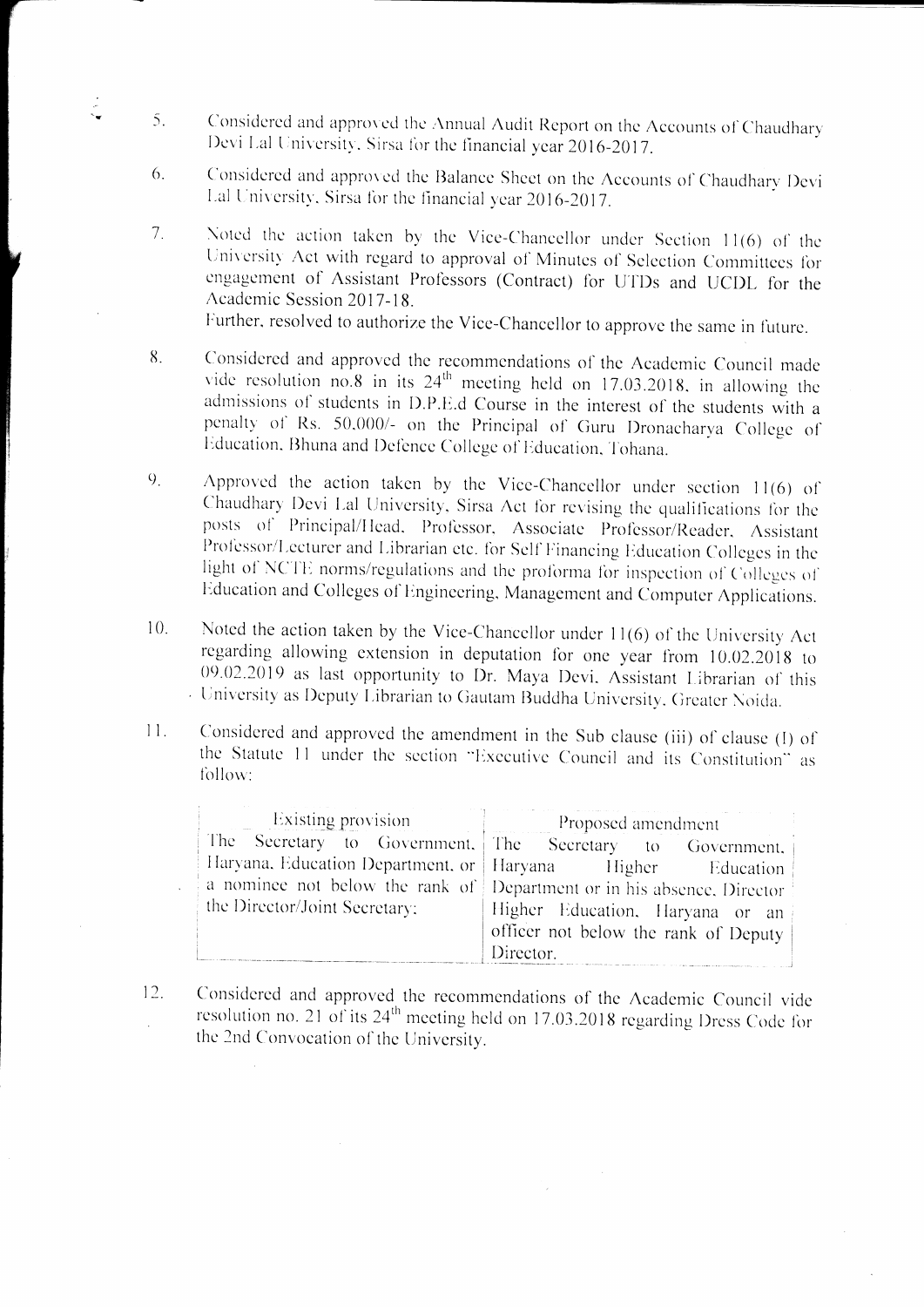13. Considered and approved the recommendation of the Academic Council vide resolution no. 22 in its  $24<sup>th</sup>$  meeting held on 17.03.2018 for the conferment of the degrees in the 2nd Convocation as under:

- (i) The degrees of Ph.D may be awarded by the Chief Guest during the Convocation.
- (ii) l'hc dcgrees of Master of Philosophy/Post Graduate/lJnder Graduate examinations (UTD) be awarded by the Vice-Chancellor.
- (iii)All the candidates of University Teaching Departments who have obtained 1st division in May 2017 examination be invited for the award of degree, for PG, UG and M. Phil Courses.
- $(iv)$ All the Gold Medalists after 1st Convocation (through Regular Mode) be invited in the Convocation and the Gold Medals be awarded by dignitary presiding over the Convocation/Guest-of-Honour.
- (v) Gold Medal/Degrees of those candidates who do not turn up in the Convocation (Regular Mode) be sent to the candidates through concerned Department.
- (vi)Date of conferment of degree should be date of Convocation instead of 31.12.2017 as already approved by the Academic Council.
- 14 Considered the matter regarding issuing Charge Sheet to Dr. Rajbir Singh Dalal in the matter of excess leave sanctioned to Ms. Renu, Ph.D. Scholar, Department of Public Administration on the basis of fact finding Inquiry report submitted by Sh. Ramesh Chopra.

RESOLVED to defer the matter for consideration with full details in the next meeting, well in time, and if need be an emergent meeting may be convened.

- Any other item: l5
	- i) Consider the Kulgect of the University and resolved to approve the same.
	- ii) Resolved to approve to shift the existing statue of Ch. Devi Lal Ji, Deputy Prirne Minister of India in front of Administrative Block of the University.
	- iii) Resolved to adopt the PWD Code for the construction works in the University, however, financial powers will remain same as per Accounts Code adopted by this University.
	- iv) Resolved to instal 9' high statue of Swami Vivekanad Ji and Dr. Bhim Rao Ambedkar Ji, in-front of University Library and Ambedkar Bhawan (Teaching Block No.3), respectively.
	- v) Opened the envelope of the minutes of Review Committee for the issues of non-teaching employees and resolved to authorize the Vice-Chancellor to Constitute a committee to consider the recommendations and for preparations the seniority list as per channel of promotion decided in Executive Council meeting held on  $31.03.2017$ .

 $\frac{1}{2}$